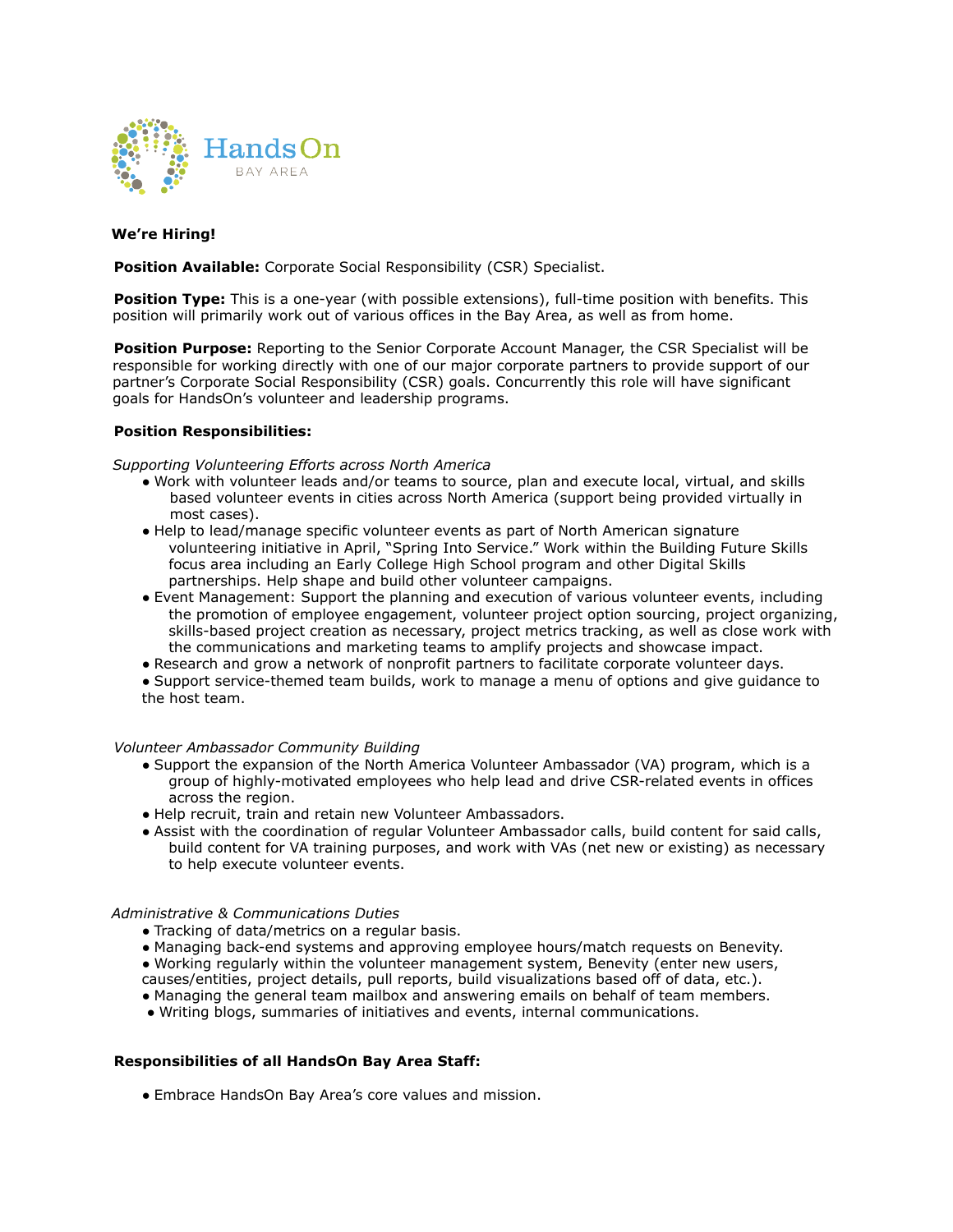- Be ambassadors for HandsOn Bay Area in the community.
- Support the fundraising efforts of the organization.
- Act as leaders on HandsOn Bay Area corporate service projects as necessary.
	- *Volunteer Project Development*
		- Coordinate and/or conduct site visits with nonprofit agencies to scope out which activities the volunteers will complete either virtually or in person (examples: career readiness assistance or gardening).
		- Research, organize, and prepare plans to make the volunteer project a success.
	- Communicate professionally with corporate clients about the details of the events.

*Day of Volunteer Project Management*

- Ensure that the project experience is productive, safe, and fun for the volunteers.
- Welcome, direct, and instruct/manage large groups of volunteers.
- Communicate clearly with volunteers to articulate goals of the project.
- Troubleshoot any problems that might arise.
- Coordinate project wrap-up/clean-up as the project is ending.
- Ensure that the project goals are met.
- Occasionally work in our warehouse to organize and package supplies for volunteer projects and assist with supply delivery/retrieval.

# **Requirements:**

- Exceptional oral and written communication skills with very strong customer service skills.
- Experience working with corporations is preferred.
- Experience managing community and/or corporate volunteers for one-time service projects as well as for longer term commitments.
- Ability to build strong working relationships with colleagues and partner organizations.
- Creativity and resourcefulness in developing and executing engagement plans, communication campaigns, and community events.
- Familiarity with Google Suite and Microsoft platforms.
- Experience with graphics, storytelling, basic video editing and design is a plus but not necessary.
- Ability to organize and plan virtual and in-person volunteer projects.
- Comfortable speaking in front of and facilitating groups (from 10 to 100+), both virtually and in-person. Enthusiasm to take on leadership of large-scale projects (100+ volunteers), a plus.
- Able to provide positive supervision and mentoring for volunteers at a project.
- Detail oriented. Able to multi-task with flexibility to succeed in a fast-paced environment. For when we are able to return to in-person volunteer projects:
- Valid CA driver's license (or willingness to obtain a license) for travel throughout the Bay Area.
- Experience with gardening, painting, or construction, a plus (we can provide training).
- Ability to drive vehicles like small U-hauls/large vans a plus. Experience driving medium-sized (10-14') U-Hauls a big plus. If you don't have this experience, we can train you.
- Ability to lift and carry event supplies and load them into our fleet.

# **Traits**

- A team player who can also work independently AND have fun!
- Interested in nonprofit work and believes in the value of community service.
- Organized, likes attention to detail, good time-management skills.
- Professional demeanor in person, in virtual meetings, and in email communications.
- Handy with basic project budgeting.

# **Important Dates & Information**

● Virtual Interviews: Ongoing